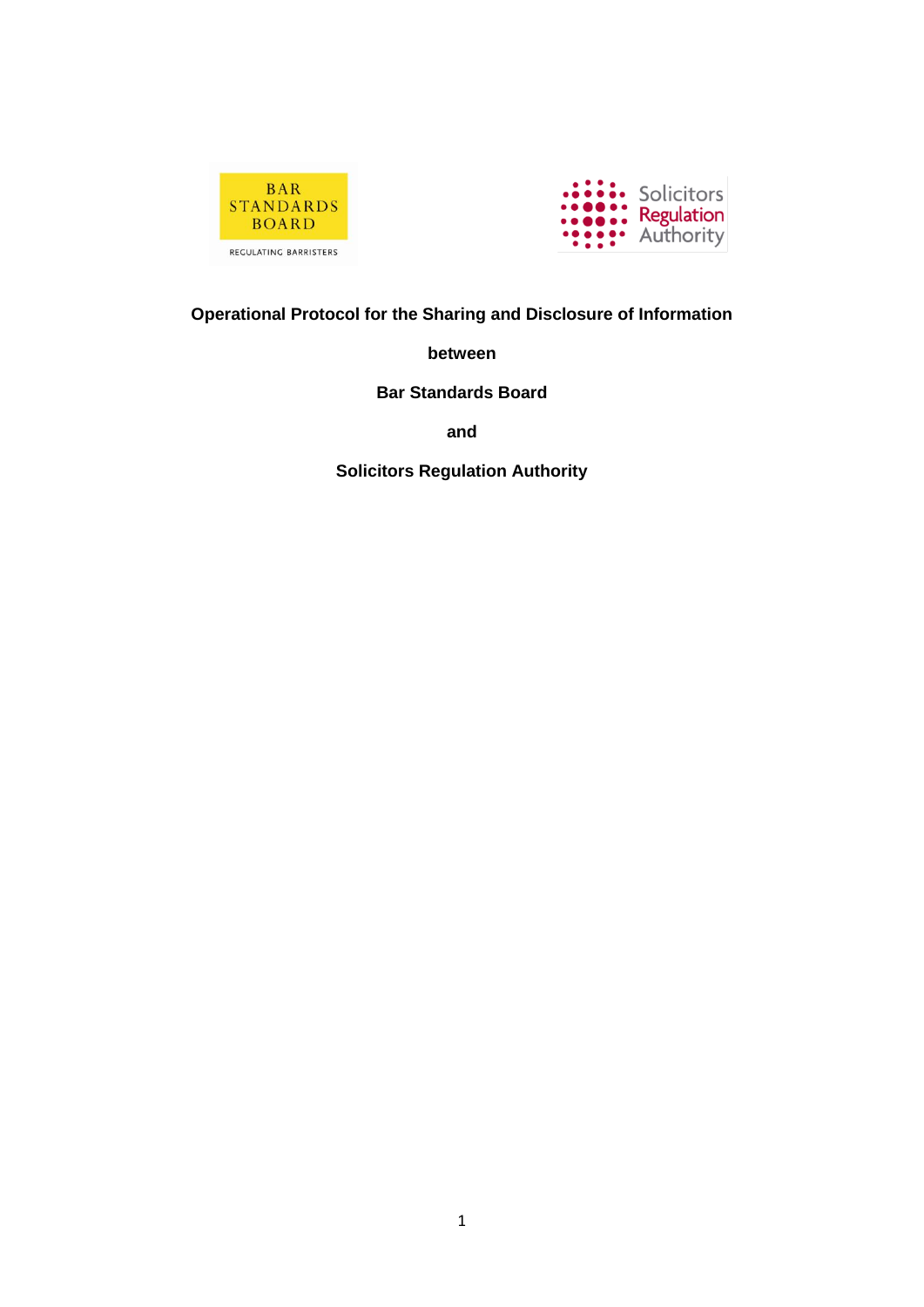#### **PURPOSE**

- 1. The Bar Standards Board ("BSB") and the Solicitors Regulation Authority ("SRA") have in place a Memorandum of Understanding ("MoU") dated the 19 October 2015 to provide a framework for co-operation, co-ordination and the sharing of information between the BSB and the SRA ("the Parties").
- 2. The Parties agreed in the MoU that it would be complemented and supported by written operational procedures ("the Protocol") to foster an effective and co-operative working relationship between the Parties.
- 3. The Protocol provides for the sharing and disclosure of information for regulatory and / or redress purposes and includes detailed provisions for information governance, security and practical exchange.
- 4. The Protocol should be read in conjunction with the MoU and encompasses its statutory and regulatory considerations and guiding principles.

#### **DEFINITIONS**

*"Bar Standards Board (BSB)"* means the independent regulatory body of the Bar Council of England and Wales.

*"Information sharing"* means the transfer of information from one party to the other via electronic means, in paper records, or verbally and can include the sharing of both personalised and depersonalised information as well as non-personal information;

*"Member"* means a person who is entitled to carry on the practice of that profession and, in practising it, is subject to rules of the SRA or the BSB. The term includes those who are qualified to practise but do not hold current practising certificates.

*"Parties"* means the SRA and the BSB.

*"Regulated bodies"* means chambers, authorised bodies, including alternative business structures, applicant entities and licensable bodies.

*"Regulated person"* means a barrister, solicitor, Registered European Lawyer, Registered Foreign Lawyer, a manager, role holder, owner, interest holder of employee of an authorised body (including a former manager or employee).

*"Applicant"* means a person in the course of an application to be a member, trainee, solicitor, Registered European Lawyer, Registered Foreign Lawyer, interest holder, owner, role holder.

*"Solicitors Regulation Authority (SRA)"* means the independent regulatory body of the Law Society of England and Wales.

*"Authorised training provider"* means an organisation authorised by the SRA to train trainee solicitors or authorised by the BSB to train pupil barristers.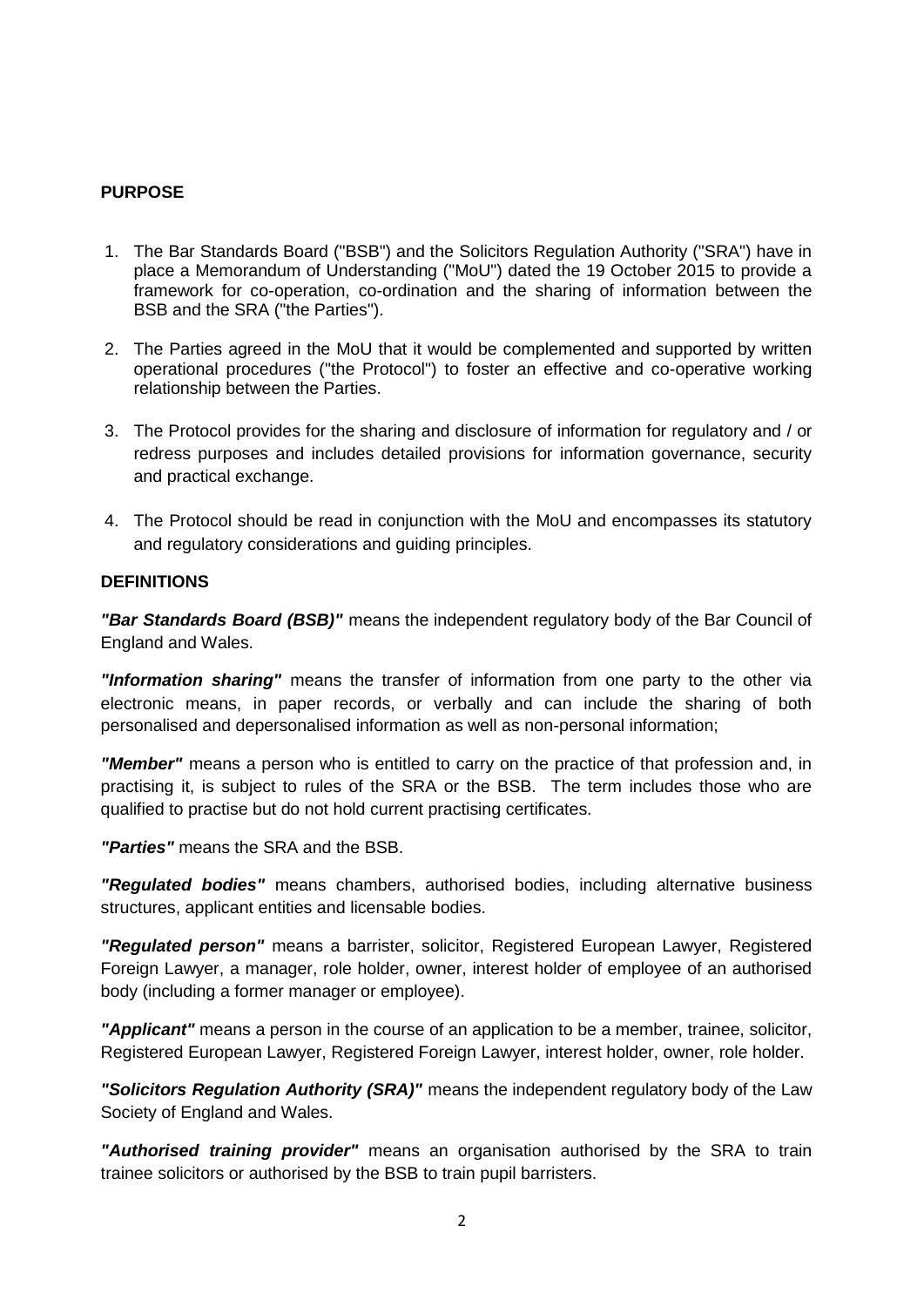#### **REVIEW AND REPORTING**

- 5. The Parties will monitor the operation of the Protocol and formally review it every two years. Regular meetings to discuss any issues arising will be held as necessary through the year to monitor its effectiveness.
- 6. The purpose of these meetings is to:
	- (a) Provide feedback on the quality of the sharing and disclosure of information;
	- (b) Review the effectiveness of processes in place to support the sharing and disclosure of information;
	- (c) Discuss issues of wider concern that may impact on how the Parties operate together;
	- (d) Alert each other to and discuss emerging trends, issues, risks or other activities that may be of interest;
	- (e) Discuss any other issues of concern to either of the Parties.

#### **INFORMATION GOVERNANCE AND SECURITY**

- 7. The Parties agree that where information is shared and disclosed its use is restricted to regulatory purposes unless onward disclosure to other agencies is necessary and lawful.
- 8. The Parties agreed to share information using secure email. All information retained will be stored in a secure manner for as long as may be required for regulatory purposes and / or in accordance with the Parties document retention policies.
- 9. Where there is a need to make a public statement about the exchange of information, e.g. as a result of a press enquiry, where possible the Parties agree to liaise with each other before finalising the individual statements each party will make.

#### **INFORMATION SHARING**

- 10. The Parties agree to identify points of contact in their respective organisations to facilitate the sharing and disclosure of information.
- 11. All initial contact between the Parties will be channelled through these designated points of contact which, as of the date of this Protocol, are as follows:
	- (a) BSB Assessment Team Manager AssessmentComplaints@BarstandardsBoard.org.uk Supervision Manager - Supervision@BarstandardsBoard.org.uk: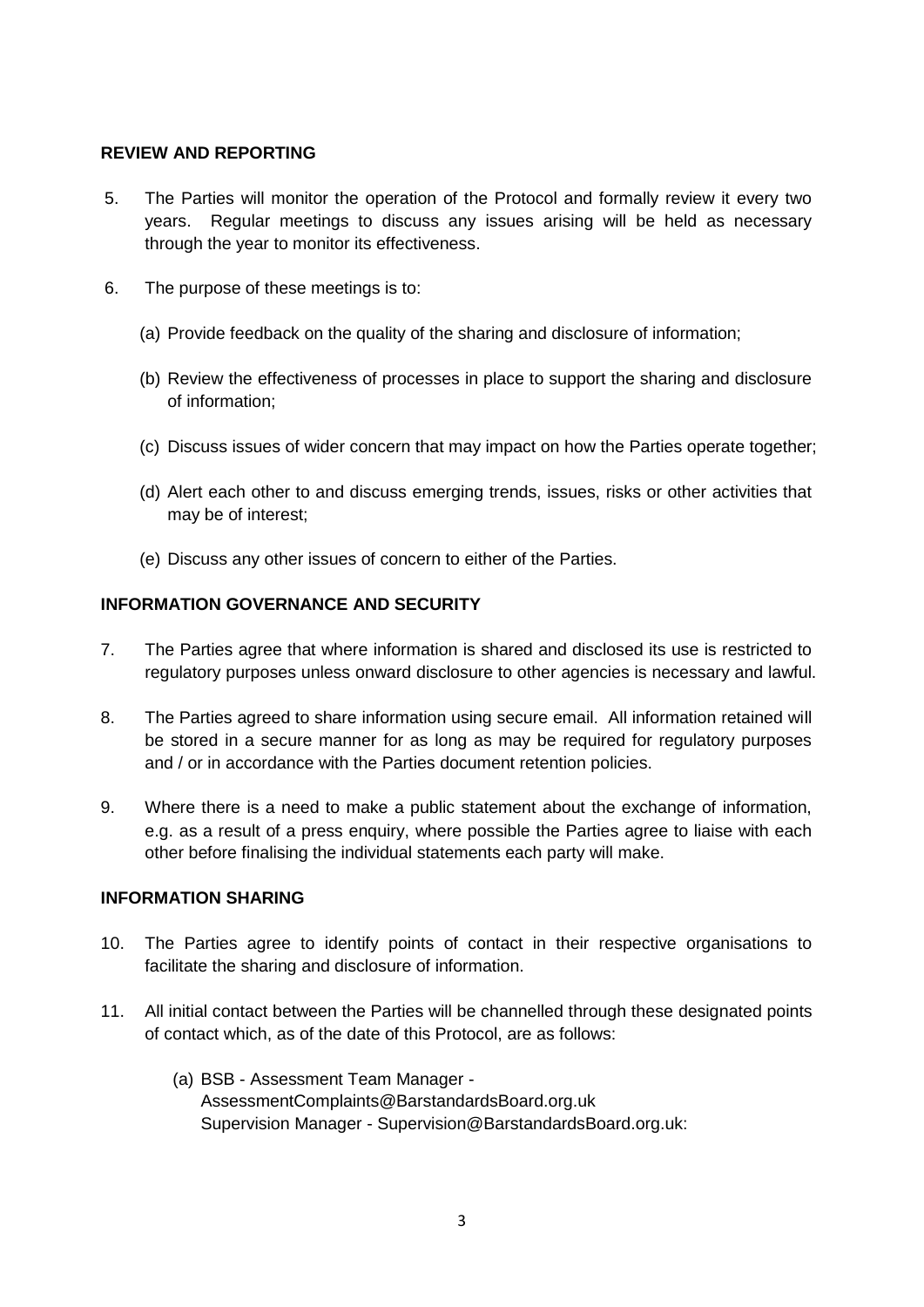- (b) SRA Ann Marie Keeling, Senior Legal Consultant, General Counsel Directorate at Ann.Keeling@sra.org.uk Heather Gelder, Intelligence Manager of SRA Fraud and Confidential Intelligence Bureau at Heather.Gelder@sra.org.uk
- 12. Any problems or concerns about the operation of this Protocol should be channelled via the designated individuals who will seek to resolve the matters. In the event that the issues cannot be resolved, the matters will be escalated via the relevant line management chain of each party.

#### **INFORMATION TO BE SHARED**

- 13. Where lawful the Parties will exchange information to the extent permitted by law and in a timely fashion to permit each other to use it to promote the regulatory objectives in the public interest.
- 14. In all cases, the party receiving the information will assess it according to their own internal procedures and determine the appropriate course of action against the body or person regulated by it.
- 15. The information the Parties agree to share and disclose includes but is not limited to:
	- (a) information about investigations, disciplinary proceedings, interventions or other actions taken against a person or body by one party which may be relevant to the functions of the other.
	- (b) Information and intelligence held by either party which gives rise to concerns or potential concerns about a person or body regulated by the other party. This may include information about fraud, dishonesty, misconduct, criminal or any other activity that might cast doubt on the fitness to practice of a person or body;
	- (c) Information or intelligence by either party which indicates that there may be a failure of a regulated body's systems and controls.
	- (d) Information arising from visits to, or any other contact with, persons or bodies regulated by one party that gives rise to concern or potential concerns about a person or body regulated by the other party.
	- (e) Information about any specific or emergent trends or risks that the Parties wish to highlight and / or discuss and which may lead to joint broader or themed reviews.
	- (f) Any information either party considers may be relevant to the other party's supervisory and / or regulatory functions.
	- (g) Any other information, intelligence or areas of concerns either generally or in relation to persons or bodies that may require regulatory intervention.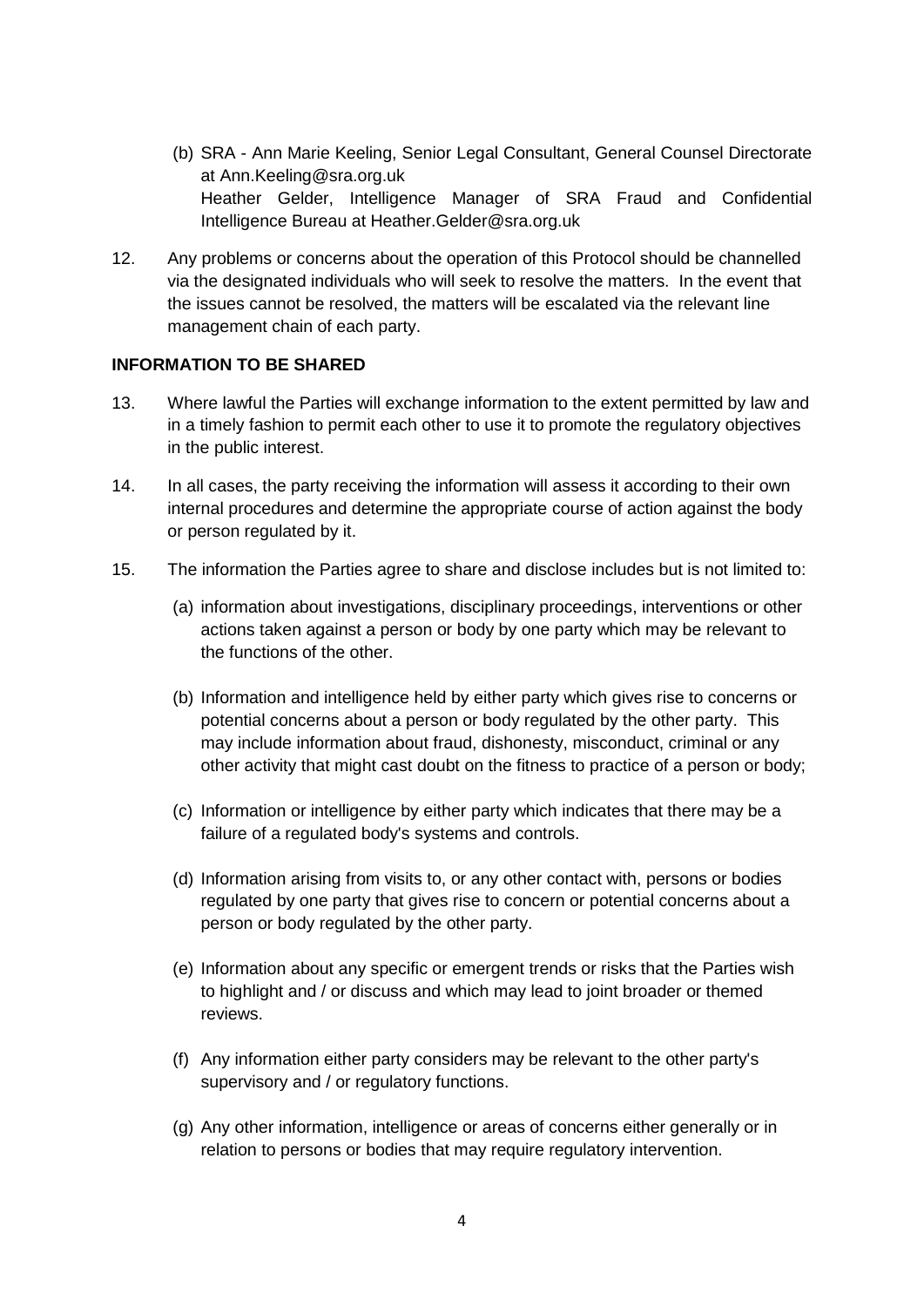- (h) Any other information which may be deemed to represent a threat to the public interest.
- 16. The Parties agree that they will notify each other when a person or body regulated by one applies to transfer its regulation to the other and share any relevant information.
- 17. As relevant, the information provided by one party to the other will include but is not limited to:
	- (a) Information about the person or body, including contact details;
	- (b) Reasons for sharing or disclosing the information, including details of actions taken and / or proposed and copies of relevant documents.
	- (c) Confirmation whether agreeable to further / limited disclosure.

#### **Resolution of Regulatory Conflicts**

- 18. Where there is a complaint about an individual who is dual qualified the party to take action will be dependent upon the capacity in which the individual was purporting to rely at the tie of the alleged misconduct and that where this is unclear the Parties will agree which regulator is best to take action in all the circumstances
- 19. The Parties recognise that instances may arise where both Parties have an interest in regulating the body and /or the person. Where this becomes apparent, to the extent permitted by law and having regard to their respective powers, expertise and resources, the Parties will liaise with each other in a timely fashion in order to agree the best approach and ensure that both has the opportunity to provide input in advance of decisions being made.
- 20. Where there is a conflict in requirements, the rules of the regulator of the regulated body will prevail.

## **TRAINING AND GUIDANCE**

21. The Parties agree to provide any necessary training and updates, free of charge, to assist with developing a mutual understanding of each other's functions and processes.

## **PUBLICATION**

22. The Protocol is a public document and the Parties may publish it as they see fit.